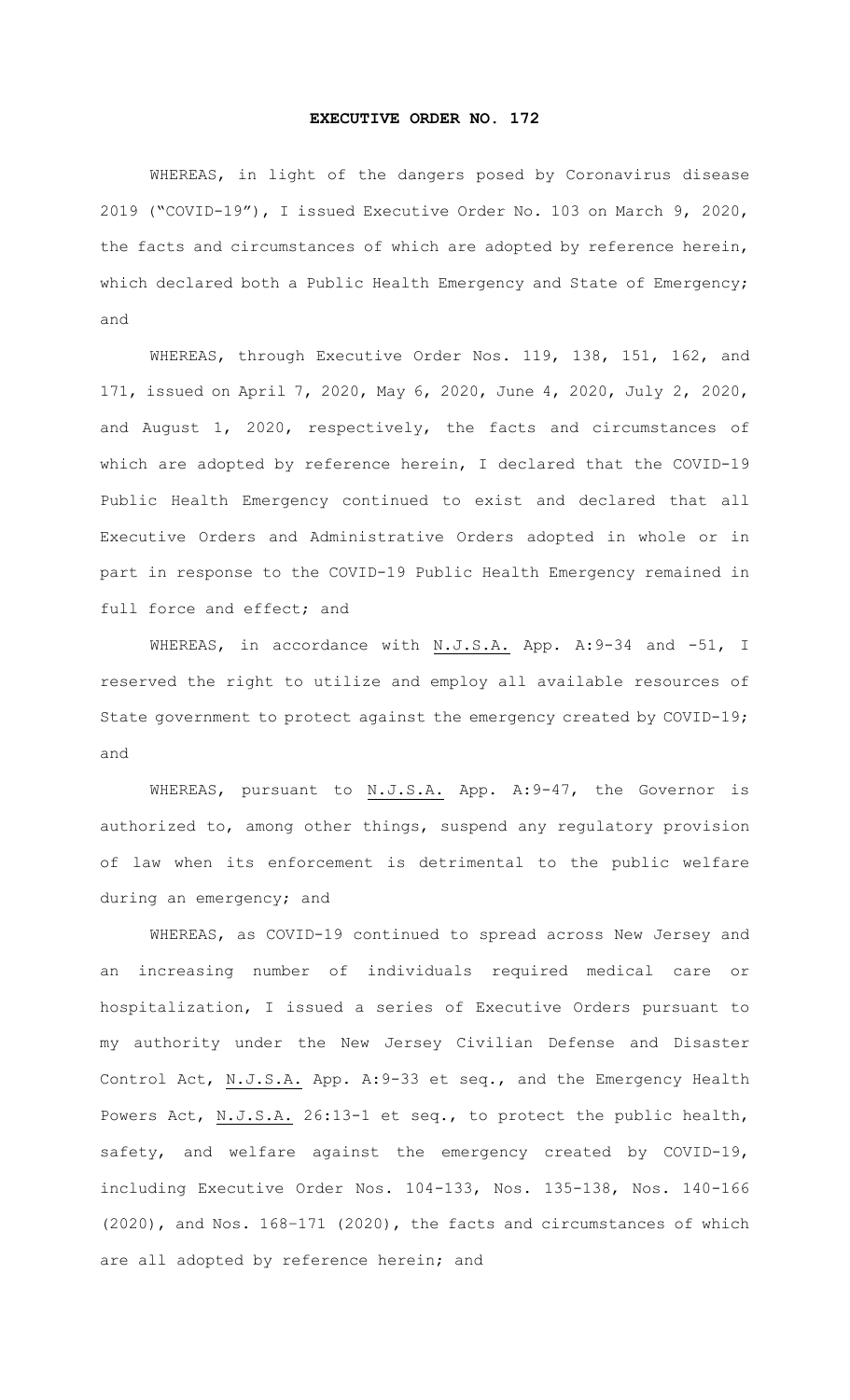WHEREAS, pursuant to N.J.S.A. 52:14-17.26, N.J.S.A. 52:14-17.31, N.J.A.C. 17:9-2.6 (for State employees and dependents), and N.J.A.C. 17:9-2.7 (for local government employees and dependents), there is a waiting period before a new hire becomes eligible for participation in the State Health Benefits Program ("SHBP"); and

WHEREAS, on April 6, 2020, through Executive Order No. 115, the facts and circumstances of which are adopted by reference herein, I recognized that new employees hired by State departments, agencies, boards, commissions and independent authorities and local municipal and county governments in response to the COVID-19 pandemic will need and desire to have health insurance coverage under the SHBP immediately upon hire, and cannot feasibly complete the waiting period under State law between the date of hire of a new employee and the new employee becoming eligible to participate in the SHBP; and

WHEREAS, workers are commencing employment in, and certain workers are returning from furloughs or other circumstances in which they did not retain health benefits through SHBP or maintain health benefits through COBRA to, positions that allow the workers to participate in the SHBP ("New or Returning Employees"), but these workers are not necessarily hired specifically to respond to the COVID-19 pandemic as required to enroll immediately upon hiring in the SHBP pursuant to Executive Order No. 115 (2020); and

WHEREAS, the statutory scheme described herein could result in new employees not having access to health benefits during a pandemic, when seamless access to health care, including preventive services as well as care relating to COVID-19, is of the utmost importance, and the State needs these employees to promptly seek and receive medical services related to COVID-19; and

WHERAS, the employment of skilled professionals is essential to the State's response to the COVID-19 pandemic and the lack of health benefits coverage for newly hired personnel may serve as a deterrent to attracting and hiring staff with the necessary skills to respond to the pandemic; and

2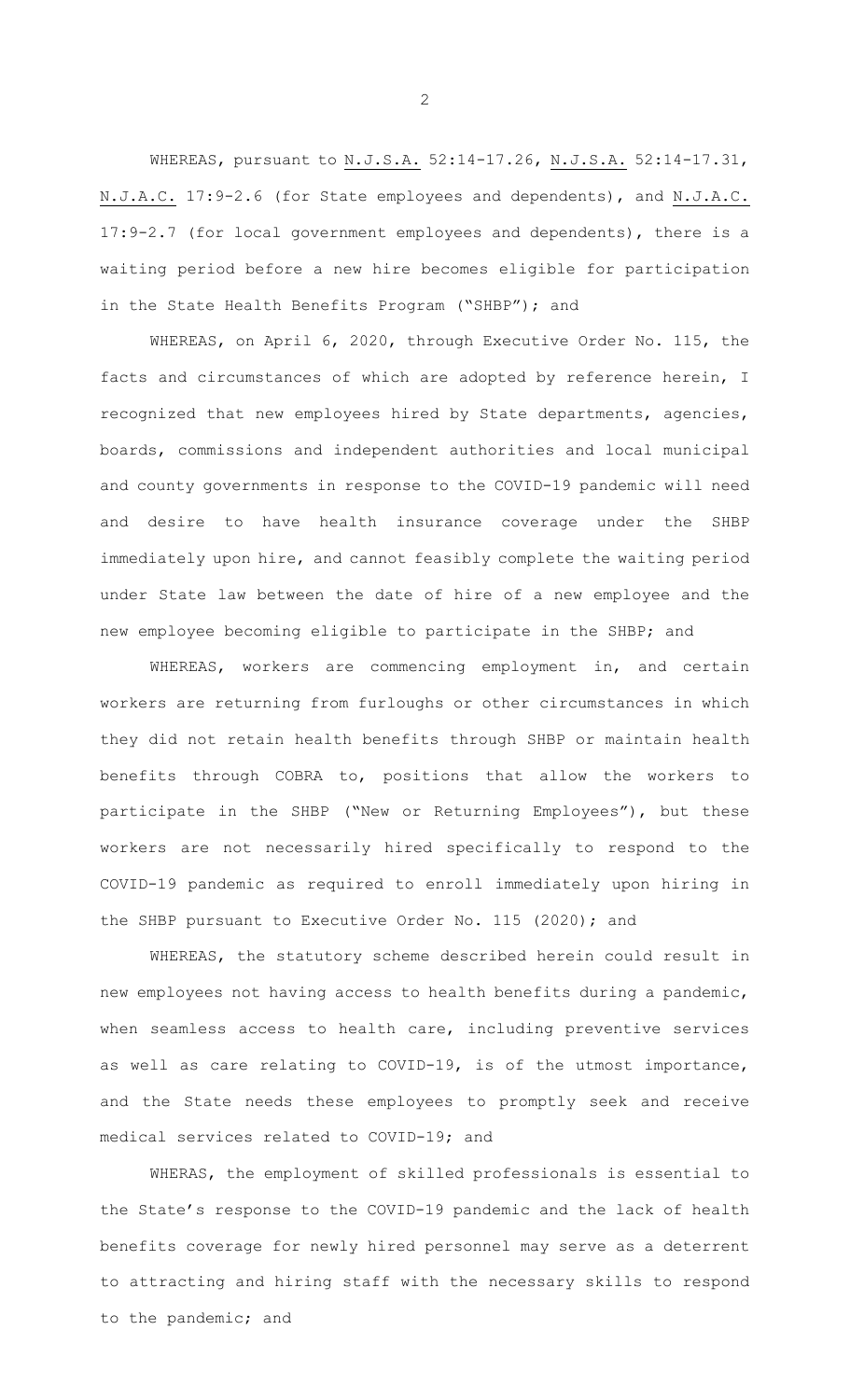WHEREAS, when employees are hired to work in positions that increase their risk of exposure to COVID-19, there is a compelling reason to ensure that such employees have immediate access to health benefits coverage; and

WHEREAS, a healthy workforce decreases absenteeism, reduces long-term employer costs, increases worker morale, and improves talent acquisition and retention; and

WHEREAS, comprehensive health benefits coverage commencing immediately upon employment will foster a healthy workforce, particularly during an emergency when a pandemic poses health risks for all residents and when the State must be able to rely on stability in its workforce; and

WHEREAS, the Constitution and statutes of the State of New Jersey, particularly the provisions of N.J.S.A. 26:13-1 et seq., N.J.S.A. App. A: 9-33 et seq., N.J.S.A. 38A:3-6.1, and N.J.S.A. 38A:2-4 and all amendments and supplements thereto, confer upon the Governor of the State of New Jersey certain emergency powers, which I have invoked;

 NOW, THEREFORE, I, PHILIP D. MURPHY, Governor of the State of New Jersey, by virtue of the authority vested in me by the Constitution and by the Statutes of this State, do hereby ORDER and DIRECT:

1. For the duration of this Public Health Emergency, any New or Returning Employee who is hired on or after the date of issuance of Executive Order No. 103 (2020) may immediately enroll in the SHBP.

2. The requirement of Paragraph 5 of Executive Order No. 115 (2020) mandating that a person must be hired for the purpose of responding to the COVID-19 pandemic in order to be eligible to enroll immediately upon hiring in the SHBP is hereby superseded.

3. To the degree that they are inconsistent with this Order, the provisions of N.J.S.A. 52:14-17.26, N.J.S.A. 52:14-17.31, N.J.A.C. 17:9-2.6 (for State employees and dependents), and N.J.A.C. 17:9-2.7 (for local government employees and dependents), requiring

3